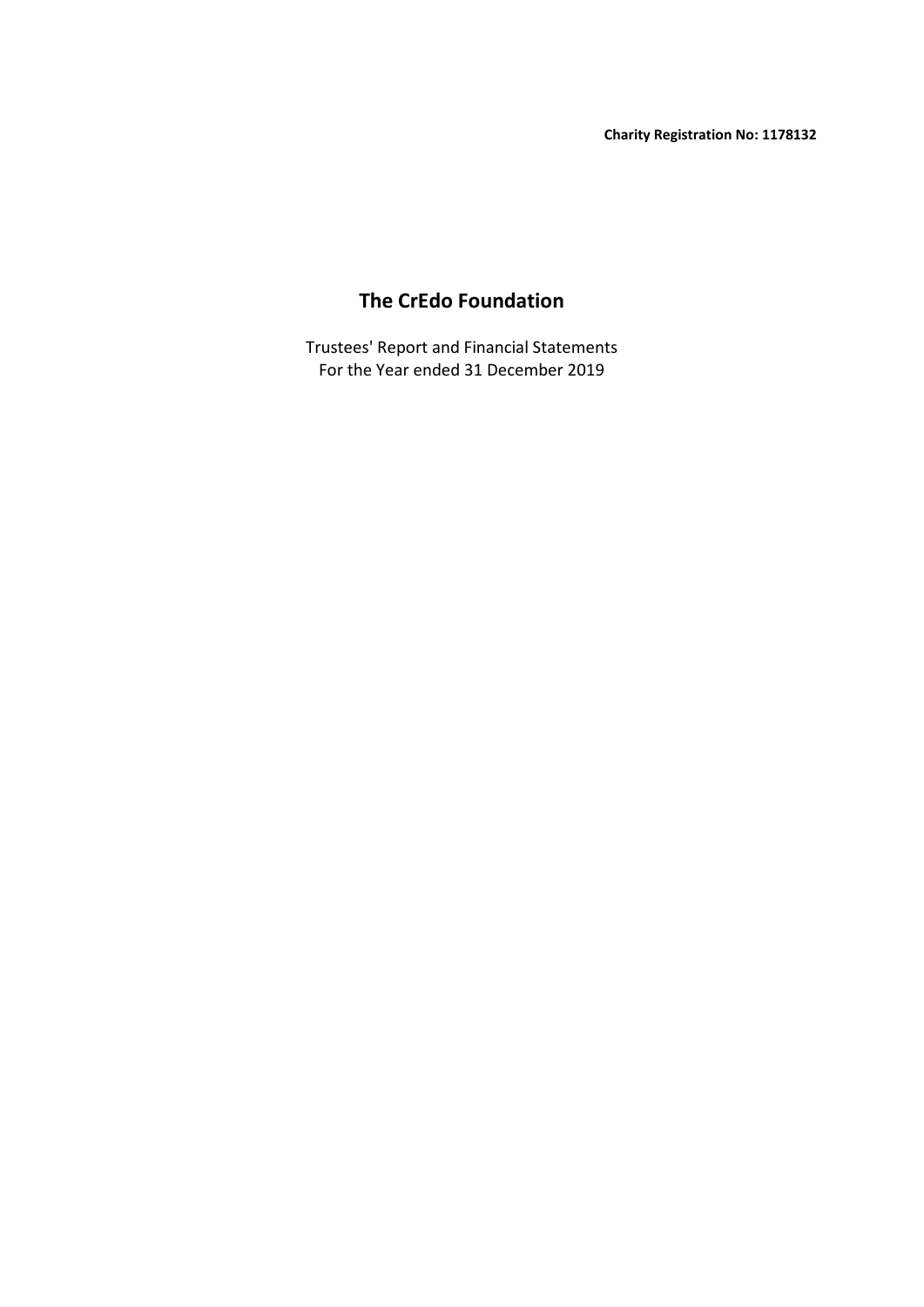Charity Registration No: 1178132

# **Contents**

| <b>Trust Information</b>                       | page(s)<br>3   |
|------------------------------------------------|----------------|
| Trustees' Report                               | $4-6$          |
| <b>Statement of Trustees' Responsibilities</b> | $\overline{7}$ |
| Independent Examiner's Report                  | 8              |
| <b>Statement of Financial Activities</b>       | 9              |
| <b>Balance Sheet</b>                           | 10             |
| Notes to the Financial Statements              | $11 - 15$      |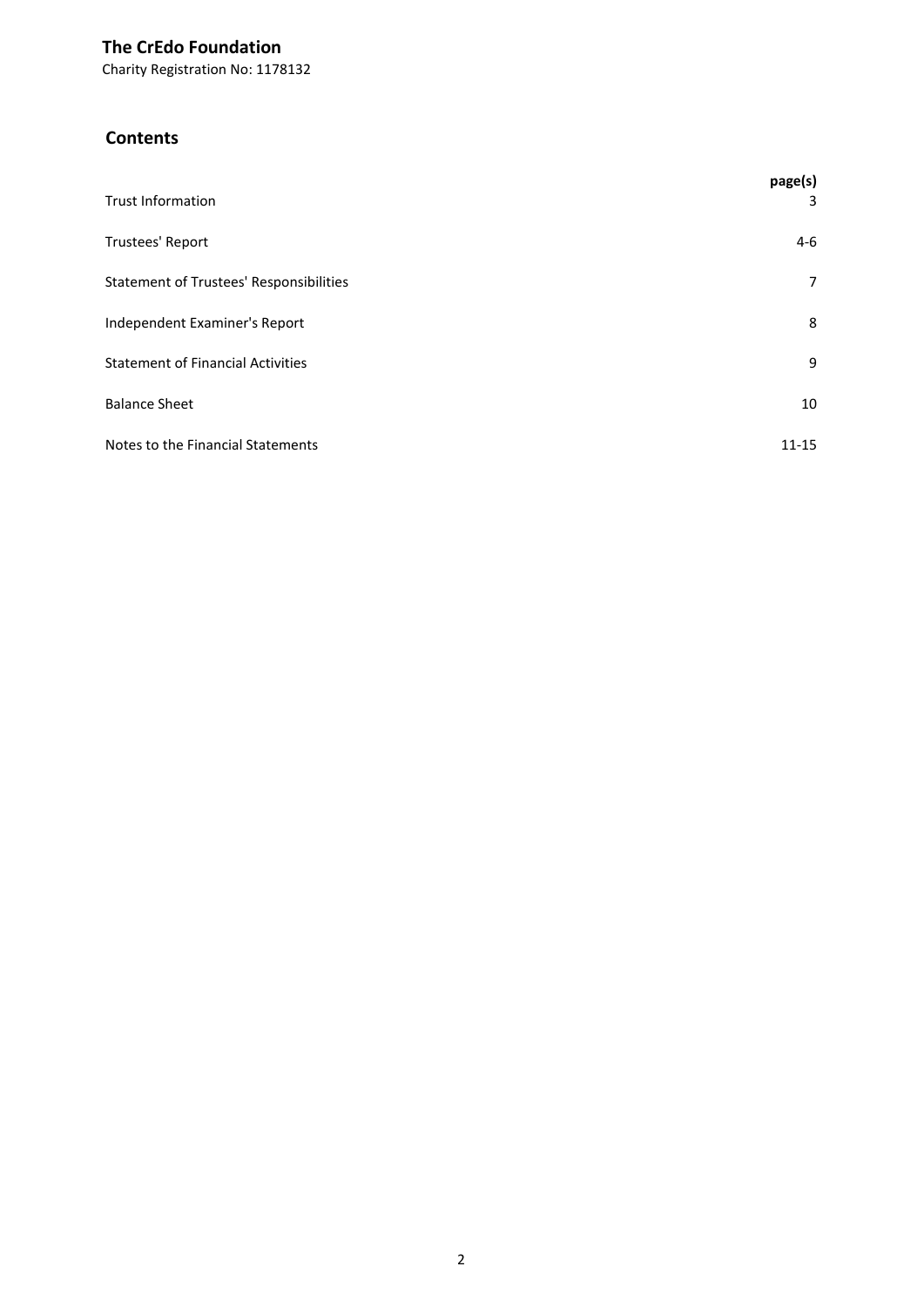Charity Registration No: 1178132

# **Trust Information**

| <b>Trustees</b>             | Ms. Cristina Cardellini<br>Mr. Edoardo Mercadante<br>Mr. Rahul Moodgal (appointed 5 March 2019)<br>Mr. James Hawks (resigned 5 March 2019) |
|-----------------------------|--------------------------------------------------------------------------------------------------------------------------------------------|
| <b>Charity Number</b>       | 1178132                                                                                                                                    |
| <b>Registered Office</b>    | 7 Clifford Street<br>London<br><b>W1S 2FT</b>                                                                                              |
| <b>Banker</b>               | HSBC Private Bank (UK) Limited<br>8 Cork Street<br>London<br><b>W1S3LJ</b>                                                                 |
| <b>Independent Examiner</b> | Moore Kingston Smith LLP<br>Devonshire House<br>60 Goswell Road<br>London<br>EC1M 7AD                                                      |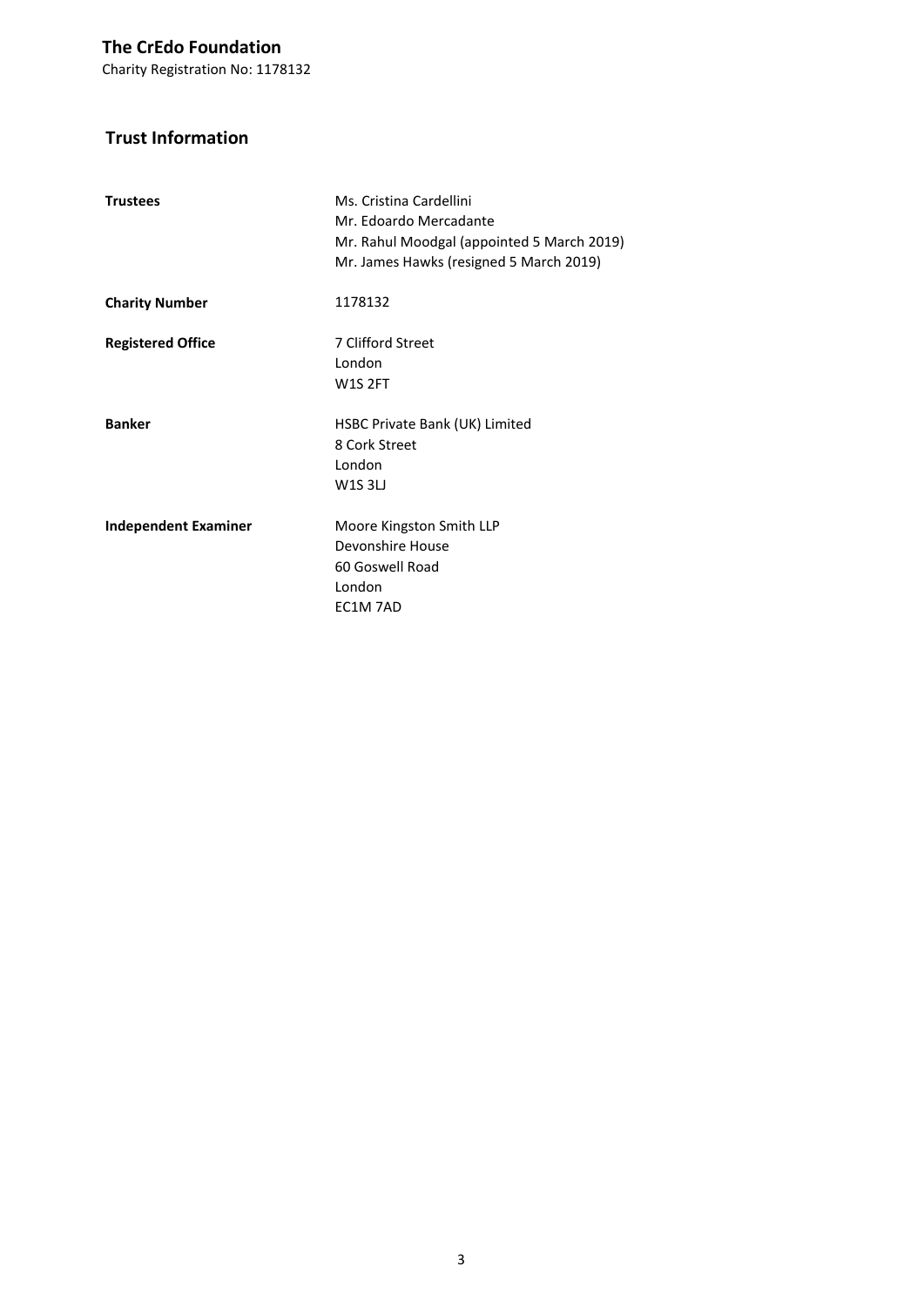Charity Registration No: 1178132

### **Trustees' Report**

The Trustees present their report and unaudited financial statements for the year ended 31 December 2019.

The financial statements have been prepared in accordance with the accounting policies set out on pages 11 to 13 and comply with the current statutory requirements, the Charities Act 2011, the Trust Deed, and Accounting and Reporting by Charities: Statement of Recommended Practice applicable to charities preparing their accounts in accordance with the Financial Reporting Standard applicable in the UK and Republic of Ireland (FRS 102) (effective 1 January 2015).

#### **Status**

The CrEdo Foundation (the "Foundation") was established on 17 November 2017 and registered as a charity on 26 April 2018, for exclusively charitable purposes pursuant to its Trust Deed dated 17 November 2017 (as amended by supplemental deeds dated 18 April 2018 and 8 June 2018). The Trust Deed defines the objects and powers of the Foundation.

#### **Foundation Objectives and Mission**

The Foundation's objectives, as stated in the Trust Deed, are to further for the public benefit worldwide, such purposes that are exclusively charitable under the law of England and Wales as the Trustees from time to time see fit.

In setting the Foundation's objectives and planning its activities, the Trustees have considered Section 17 of the Charities Act 2011. In doing so they are satisfied that they have complied with their duty to have regard to the Public Benefit guidance published by the Charity Commission ('Public Benefit: running a charity (PB2)'). The Foundation's activities and achievements are outlined throughout this Trustees' Report and the Trustees believe they fully demonstrate that the Foundation is providing public benefit.

The main objective of the Foundation, as agreed by the Trustees, is to:

1) apply the Foundation's resources for the public benefit for exclusively charitable objects and purposes in any part of the world.

#### **Organisation**

The Board of Trustees meets to review and update the Foundation's strategy and areas of activity, including consideration of grant-making, a review of the reserves policy as well as the overall risk profile of the Foundation.

#### **Fundraising**

The Foundation does not seek to raise funds from the public and has not engaged with any professional fundraiser or commercial participator to raise funds.

#### **Trustees**

The Trustees who held office during the year and up to the date of signing the financial statements:

Ms. Cristina Cardellini Mr. Edoardo Mercadante Mr. Rahul Moodgal (appointed 5 March 2019) Mr. James Hawks (resigned 5 March 2019)

The Trustees are selected on the basis of their skills and expertise and the contribution, in particular in the areas of business management and development, which they can make to determine the strategy and policies of the Foundation and to monitor implementation.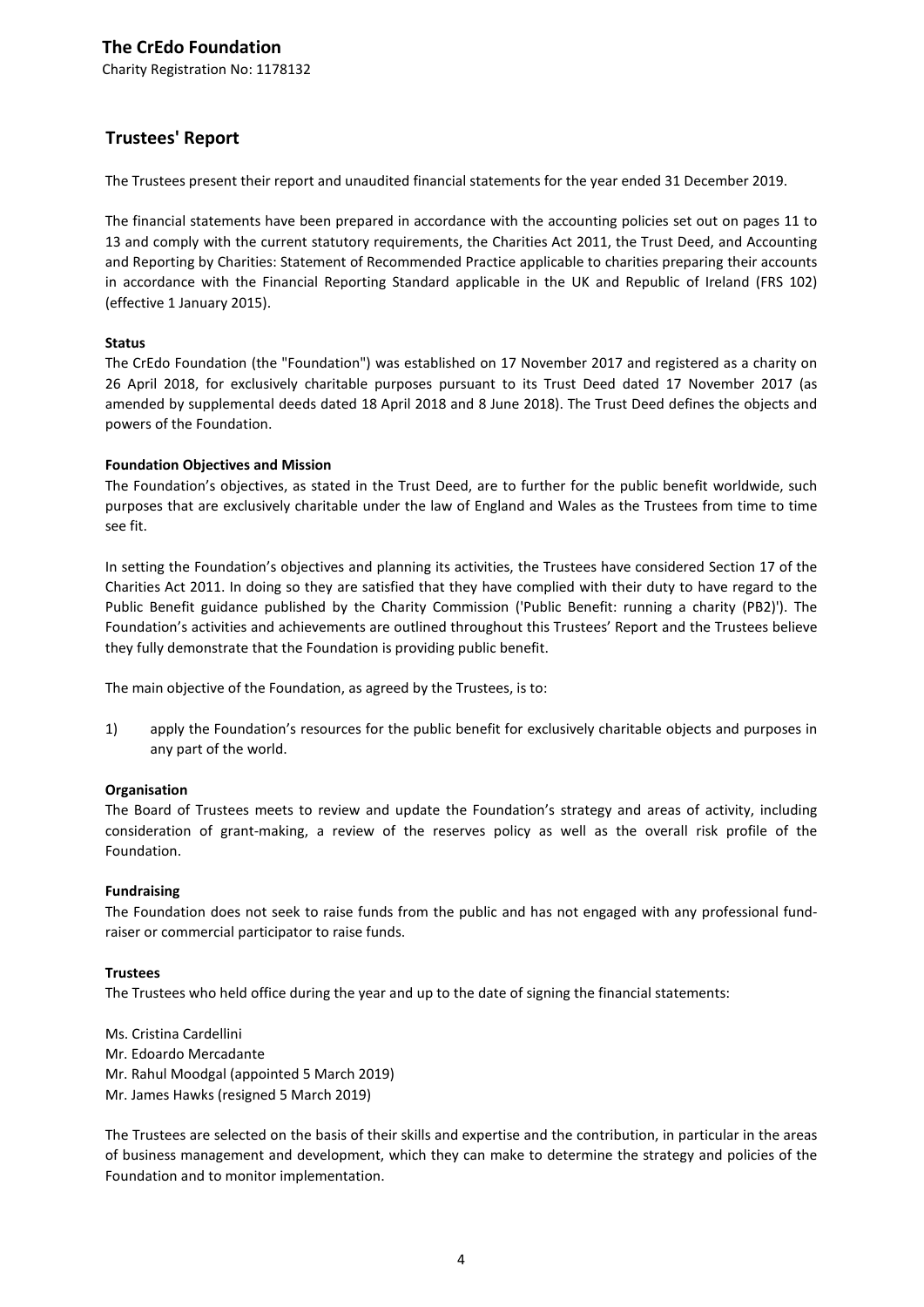Charity Registration No: 1178132

### **Trustees' Report** *(continued)*

#### **Trustees** *(continued)*

The Trustees are responsible for finance, development and planning. There is no formal process for training Trustees, but training is provided to individual Trustees and to the Trustees as a whole as needs arise.

All Trustees give their time freely and no Trustee remuneration was paid in the year.

#### **Reserves Policy**

The Trustees are committed to applying the Foundation's resources in a responsible manner for the purposes of yielding maximum benefit.

The Trustees are aware reserves are needed to bridge the gap between the spending and receiving of income. The Trustees aim to maintain free reserves in unrestricted funds at a level that will provide sufficient funds to respond to applications for grants and ensure that support and governance costs are covered.

#### *Restricted Funds*

Restricted Funds are generated when the donor stipulates how their donation may be spent. In most cases, there will be a time lag between when such funds are received and when they are expensed. The Trustees ensure that these funds are expensed in accordance with the terms under which they have been donated to the Foundation.

During the year no amounts were donated which had restrictions placed on them.

#### *Operational Reserves*

Cash flow projections for income and expenditure are regularly reviewed by the Trustees to ensure that the level of disposable net assets is adequate and that the Foundation is in a position to meet all its grant-making and working capital commitments for the foreseeable future.

The reserves policy is reviewed annually to reassess the risks and reflect any changes to the Foundation's income, capital, financial obligations and long term plans for charitable expenditure.

The Unrestricted Funds are expendable at the discretion of the Board of Trustees in furtherance of the objects of the Foundation.

#### **Investment Policy**

Under the Trust Deed, the Foundation has the power to invest in any way the Trustees wish.

The Trustees, bearing in mind the liquidity requirements of the Foundation and to the reserves policy, currently operate a strategy of holding available funds in an interest-bearing bank account.

#### **Granting Policy**

The Trustees meet regularly to consider what grants they will make and to review any feedback they have received. The Trustees are committed to applying the Foundation's resources in a responsible manner for the purposes of yielding maximum benefit.

#### **Risk Statement**

The Trustees are responsible for the management of the risks faced by the Foundation and have examined the major strategic, business and operational risks to which the Foundation is and may be exposed. They are satisfied that the systems and controls are in place to mitigate and manage exposure to such major risks identified by the Trustees. They continue to review current processes recognising that systems can only provide reasonable but not absolute assurance that major risks have been adequately managed.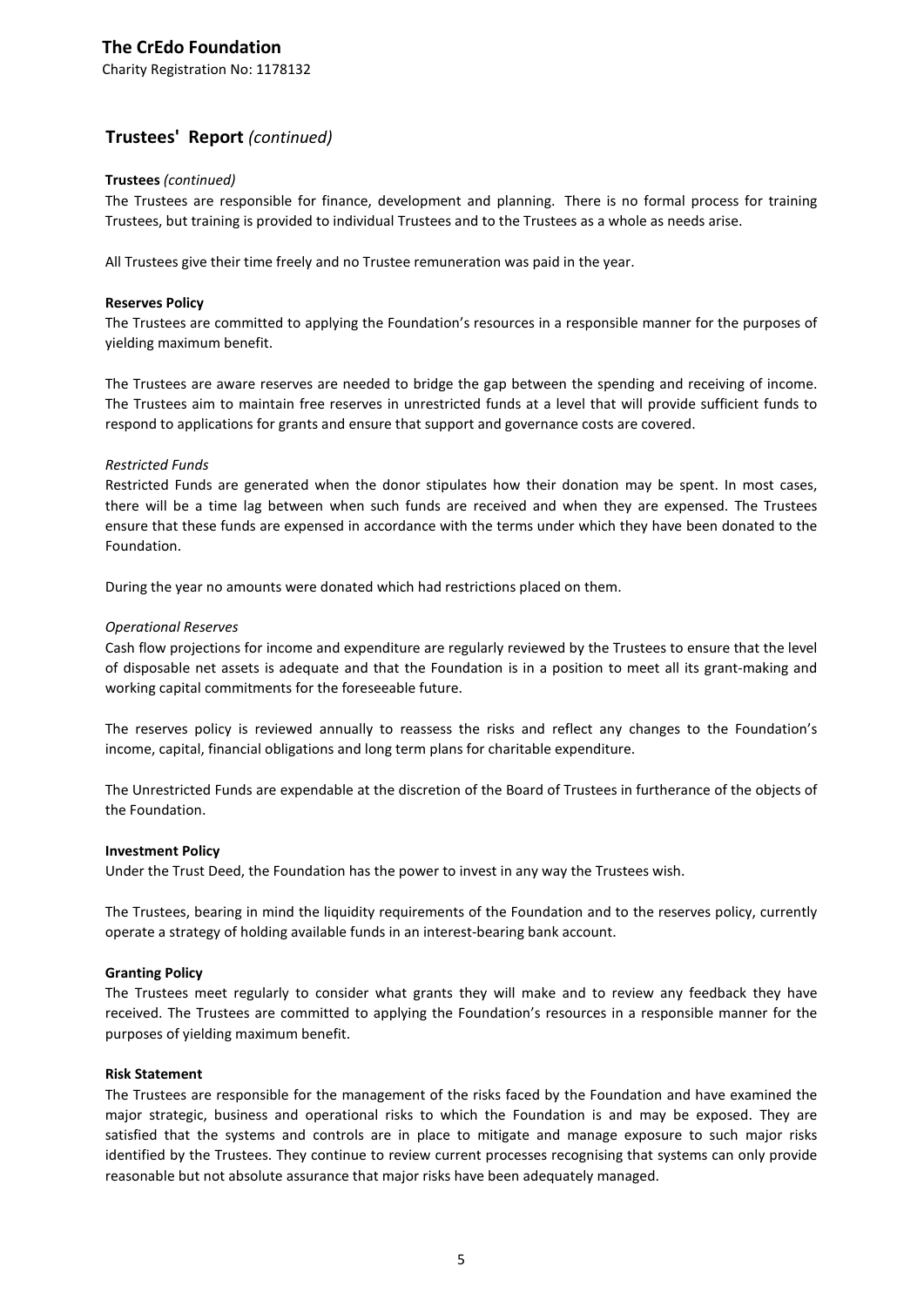# **Trustees' Report** *(continued)*

#### **Achievement and Performance**

During the year ended 31 December 2019 the Foundation made a £50,000 grant to The Centre of Social Justice ("CSJ") which specialises in researching the root causes of poverty and aims to address them through practical policy interventions and they have identified addiction issues as one such root cause. CSJ is an English registered company with company number 05137036. The Trustees have taken legal advice from Maurice Turnor Gardner LLP who have advised that a grant can be made to CSJ for the purposes of funding their addiction policy unit even though CSJ is not a charity. CSJ has agreed to be bound by the Foundation's anti-bribery and corruption policy and its safeguarding policy.

The purpose of the grant is to fund the Addiction Unit of CSJ whose aim is to research and to produce, and then promote until implementation, social policy that will:

- 1) develop and execute effective prevention strategies to substantially mitigate the prospects of people in the UK developing addictive disorders; and
- 2) ensure that every person suffering with an addiction in the UK has access to adequate treatment services and the necessary ongoing support required to enter and remain in long-term, abstinence-based recovery.

The Foundation supported and funded two bespoke training sessions on Adverse Childhood Experiences ("ACEs"). They were delivered in July and November 2019 at the CSJ by Professor Eamon McCrory and two other leading experts from the UK Trauma Council. The July session was aimed at understanding ACEs, the growing body of evidence behind them and to learn how trauma informed approaches can form a core part of the CSJ's own work. The November session, building on the first session with Professor McCrory in July, examined the practical implications of ACEs and other trauma informed approaches, specifically looking at how they can be properly and appropriately considered and incorporated into policy making. Both sessions were also open to a small group of external participants.

#### **Financial Review**

Total incoming resources, made up of voluntary donations and gift aid, amounted to £93,834 (2018: £106,875).

The asset base of the Foundation at 31 December 2019 stands at £60,584 (2018: £53,679) and is predominately made up of cash at bank which will enable the Foundation to meet its ongoing objects.

#### **Future Plans**

The Foundation is anticipating an increase in donations in the next financial year. Trustees will finalise the Foundation's strategy and processes in the next financial year. The implementation of the new strategy will see the grant spend rise in the next financial year and beyond in order to meet the main objectives of the Foundation and to ensure that the application of any income for the public benefit is exclusively for charitable objects and purposes.

On behalf of the Board

, Edina

**Edoardo Mercadante** Trustee Date: 4th May 2020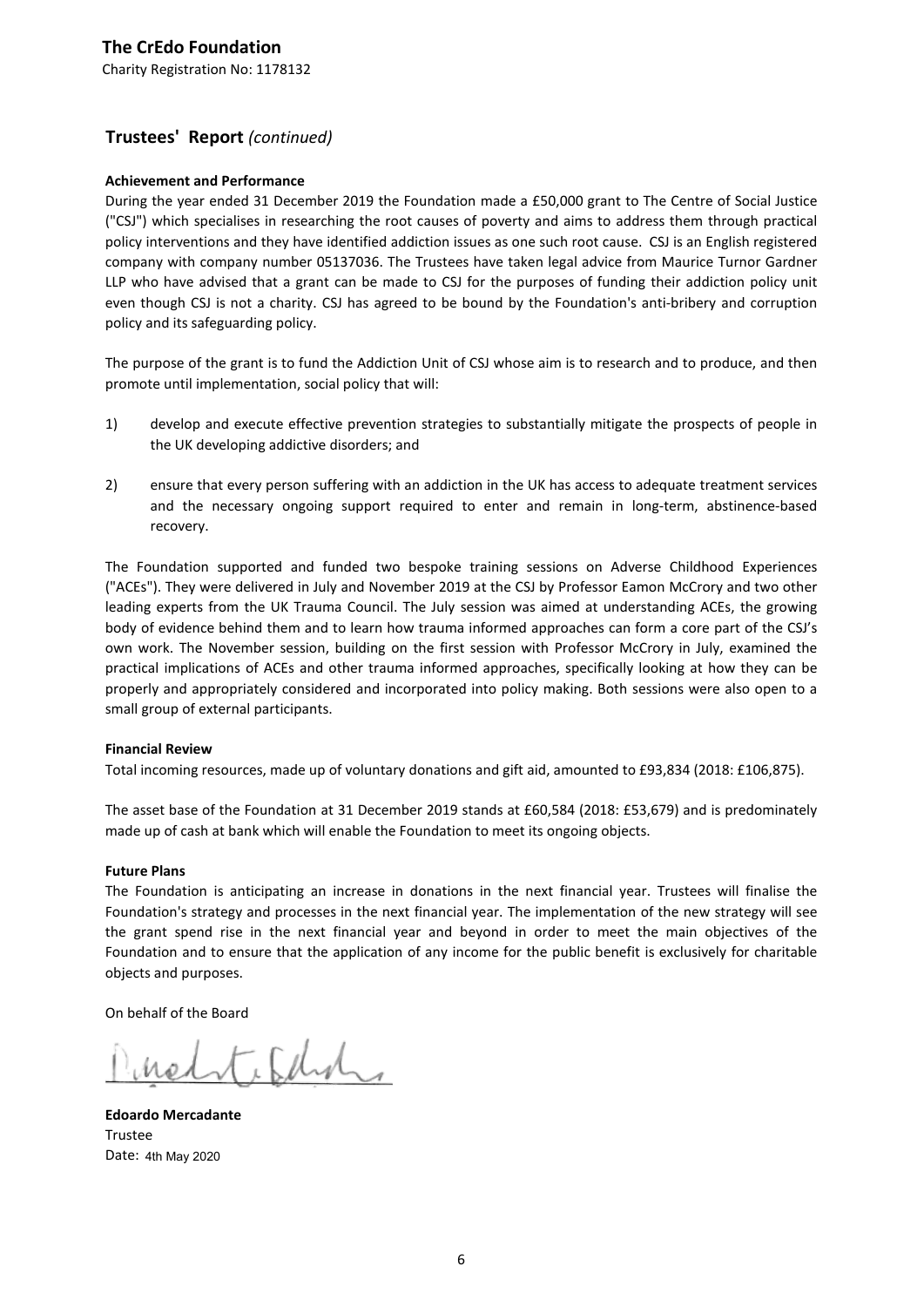## **Statement of Trustees' Responsibilities**

#### **Trustees' responsibilities in relation to the financial statements**

The Trustees of The CrEdo Foundation (the "Foundation") are responsible for preparing the Trustees' Report and the financial statements in accordance with applicable law and United Kingdom Accounting Standards (United Kingdom Generally Accepted Accounting Practice).

The law applicable to charities in England and Wales requires the Trustees to prepare financial statements for each financial year. Under that law the Trustees have prepared the financial statements in accordance with United Kingdom Accounting Standards, comprising FRS 102 "The Financial Reporting Standard applicable in the UK and Republic of Ireland", and applicable law (United Kingdom Generally Accepted Accounting Practice). Under the law the Trustees must not approve the financial statements unless they are satisfied that they give a true and fair view of the state of the affairs of the Foundation and of the incoming resources and application of resources, including the income and expenditure, of the Foundation for that period. In preparing these financial statements, the Trustees are required to:

• select suitable accounting policies and then apply them consistently;

• observe the methods and principles in the Accounting and Reporting by Charities: Statement of Recommended Practice (1 January 2015);

• make judgements and estimates that are reasonable and prudent;

• state whether applicable UK Accounting Standards, comprising FRS 102, have been followed, subject to any material departures disclosed and explained in the financial statements; and

• prepare the financial statements on the going concern basis unless it is inappropriate to presume that the Foundation will continue in business.

The Trustees are responsible for keeping adequate accounting records that are sufficient to show and explain the Foundation's transactions and disclose with reasonable accuracy at any time the financial position of the Foundation and enable them to ensure that the financial statements comply with the relevant law. They are also responsible for safeguarding the assets of the Foundation and hence for taking reasonable steps for the prevention and detection of fraud and other irregularities.

By order of the Board of Trustees

itchno

**Edoardo Mercadante** Trustee Date: 4th May 2020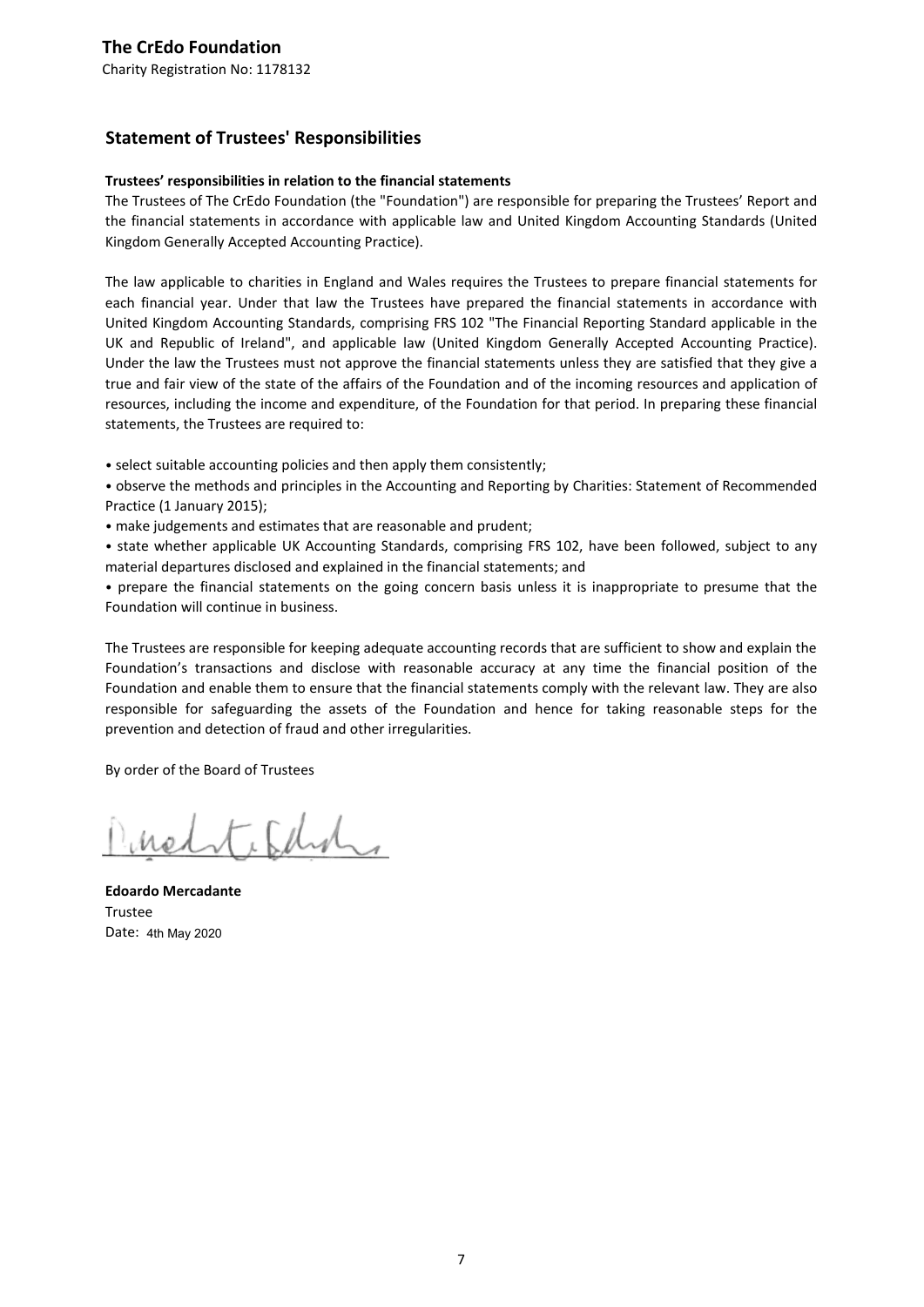Charity Registration No: 1178132

### **Independent examiner's report to the Trustees of The CrEdo Foundation**

I report to the Trustees on my examination of the accounts of the CrEdo Foundation ("the Foundation") for the year ended 31 December 2019.

#### **Responsibilities and basis of report**

As the charity Trustees of the Foundation you are responsible for the preparation of the accounts in accordance with the requirements of the Charities Act 2011 ('the Act').

I report in respect of my examination of the Foundation's accounts carried out under section 145 of the 2011 Act and in carrying out my examination I have followed all the applicable Directions given by the Charity Commission under section 145(5)(b) of the Act.

#### **Independent examiner's statement**

I have completed my examination. I confirm that no material matters have come to my attention in connection with the examination giving me cause to believe that in any material respect.

I report in respect of my examination of the Foundation's accounts carried out under section 145 of the 2011 Act and in carrying out my examination I have followed all the applicable Directions given by the Charity Commission under section 145(5)(b) of the Act.

- 1. accounting records were not kept in respect of the Foundation as required by section 130 of the Act; or
- 2. the accounts do not accord with those records; or
- 3. the accounts do not comply with the applicable requirements concerning the form and content of accounts set out in the Charities (Accounts and Reports) Regulations 2008 other than any requirement that the accounts give a 'true and fair view which is not a matter considered as part of an independent examination.

I have no concerns and have come across no other matters in connection with the examination to which attention should be drawn in this report in order to enable a proper understanding of the accounts to be reached.

Moore Kingsha Sixa LLF

**Neil Finlayson FCA DCHa, Partner New State of Case of Case of Case of Case of Case of Case of Case of Case of Case of Case of Case of Case of Case of Case of Case of Case of Case of Case of Case of Case of Case of Case On behalf of Moore Kingston Smith LLP** 60 Goswell Road Chartered Accountants London

EC1M 7AD

Date: 4 May 2020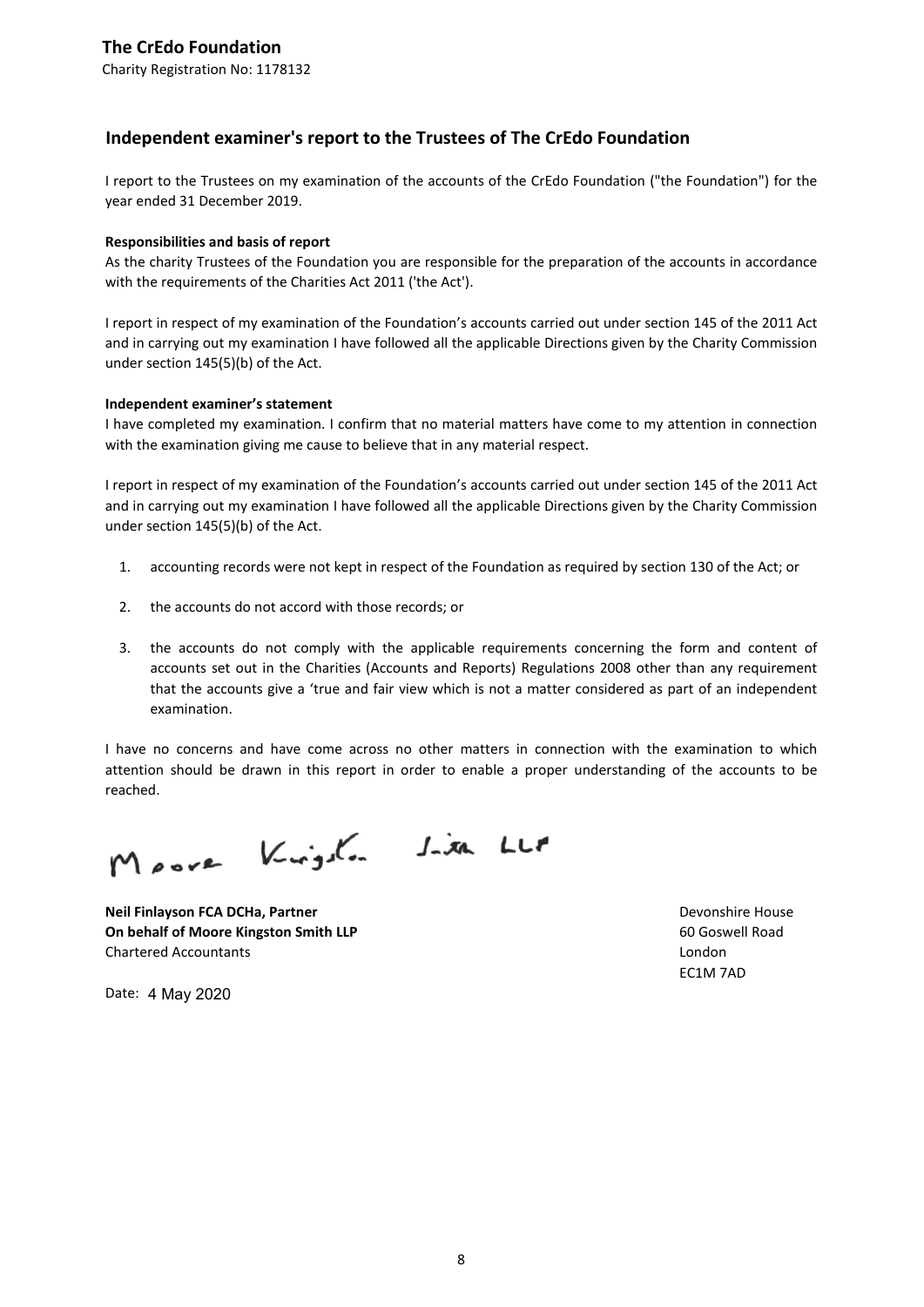Charity Registration No: 1178132

# **Statement of Financial Activities for the Year ended 31 December 2019**

|                                      |      | Year Ended  | Period Ended |
|--------------------------------------|------|-------------|--------------|
|                                      |      | 31 December | 31 December  |
|                                      |      | 2019        | 2018         |
|                                      | Note | £           | £            |
| Income                               |      |             |              |
| Donations and legacies               | 3(b) | 93,834      | 106,875      |
| <b>Total income</b>                  |      | 93,834      | 106,875      |
| <b>Expenditure</b>                   |      |             |              |
| Expenditure on charitable activities | 4    | (86, 929)   | (53, 196)    |
| <b>Total expenditure</b>             |      | (86, 929)   | (53, 196)    |
| <b>Net income</b>                    | 7    | 6,905       | 53,679       |
| Net income and net movement in funds | 7    | 6,905       | 53,679       |
| <b>Reconciliation of funds</b>       |      |             |              |
| Total funds brought forward          |      | 53,679      |              |
| <b>Total funds carried forward</b>   |      | 60,584      | 53,679       |

The incoming resources, outgoing resources and unexpended resources are unrestricted in nature.

The Statement of Financial Activities has been prepared on the basis that all activities are continuing.

There are no recognised gains and losses other than those included in the results above and therefore no separate statement of total recognised gains and losses has been presented.

The accounting policies and the notes on pages 11 to 15 form part of the Financial Statements.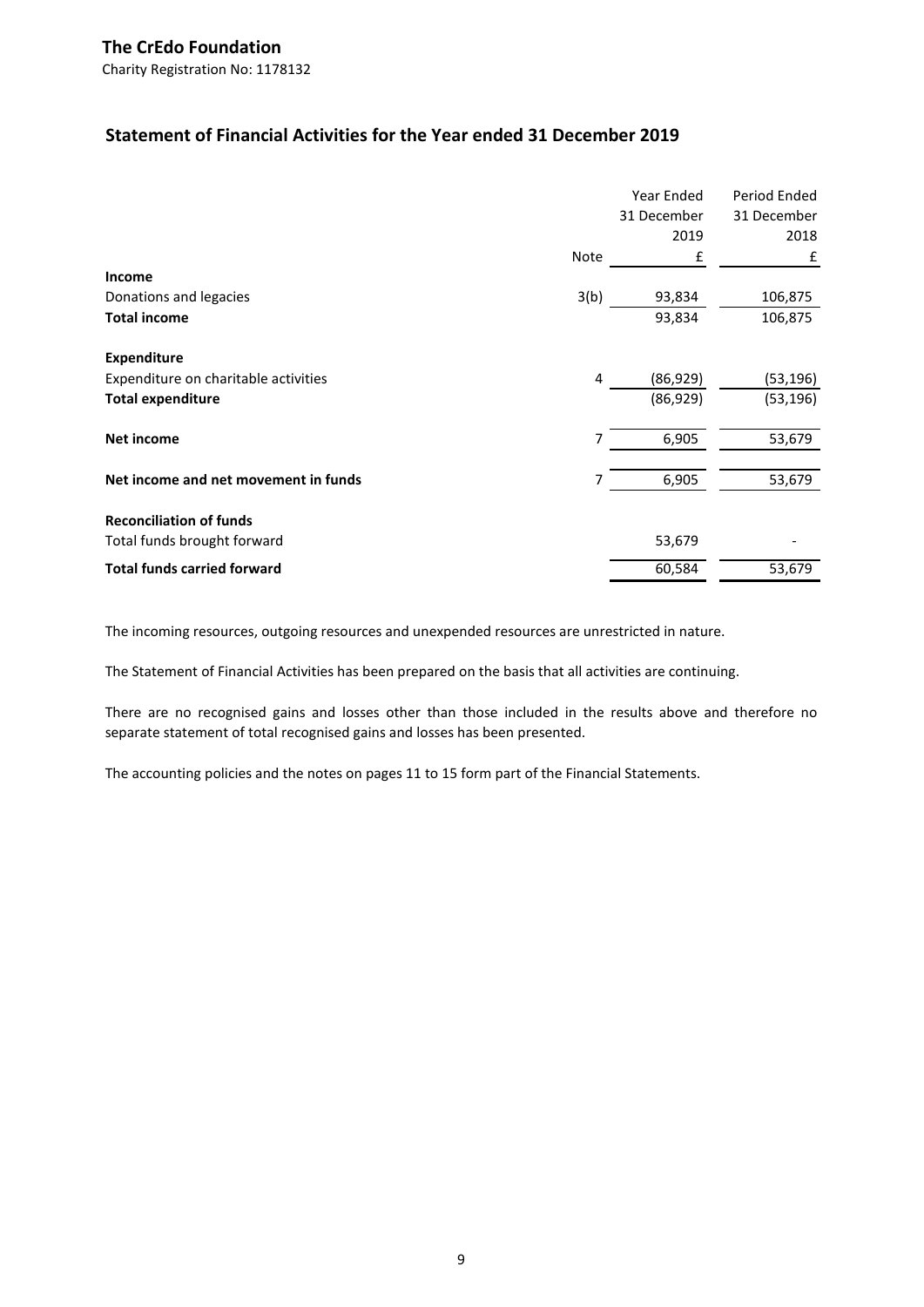# **Balance Sheet as at 31 December 2019**

|                                                |             | 31 December | 31 December |
|------------------------------------------------|-------------|-------------|-------------|
|                                                |             | 2019        | 2018        |
|                                                | <b>Note</b> | £           | £           |
| <b>Debtors</b>                                 | 8           | 18,750      | 21,667      |
| Cash at bank and in hand                       |             | 45,334      | 34,762      |
| <b>Total current assets</b>                    |             | 64,084      | 56,429      |
| <b>Liabilities</b>                             |             |             |             |
| Creditors: amounts falling due within one year | 9           | (3,500)     | (2,750)     |
| <b>Net current assets</b>                      |             | 60,584      | 53,679      |
| <b>Total net assets</b>                        |             | 60,584      | 53,679      |
| The funds of the Foundation:                   |             |             |             |
| Unrestricted Funds                             | 10          | 60,584      | 53,679      |
| <b>Total Foundation funds</b>                  |             | 60,584      | 53,679      |

The accounting policies and the notes on pages 11 to 15 form part of the Financial Statements.

The Financial Statements were approved by the Trustees and authorised for issue on 4th May 2020 and signed on their behalf by:

inelite Edin.

**Edoardo Mercadante** Trustee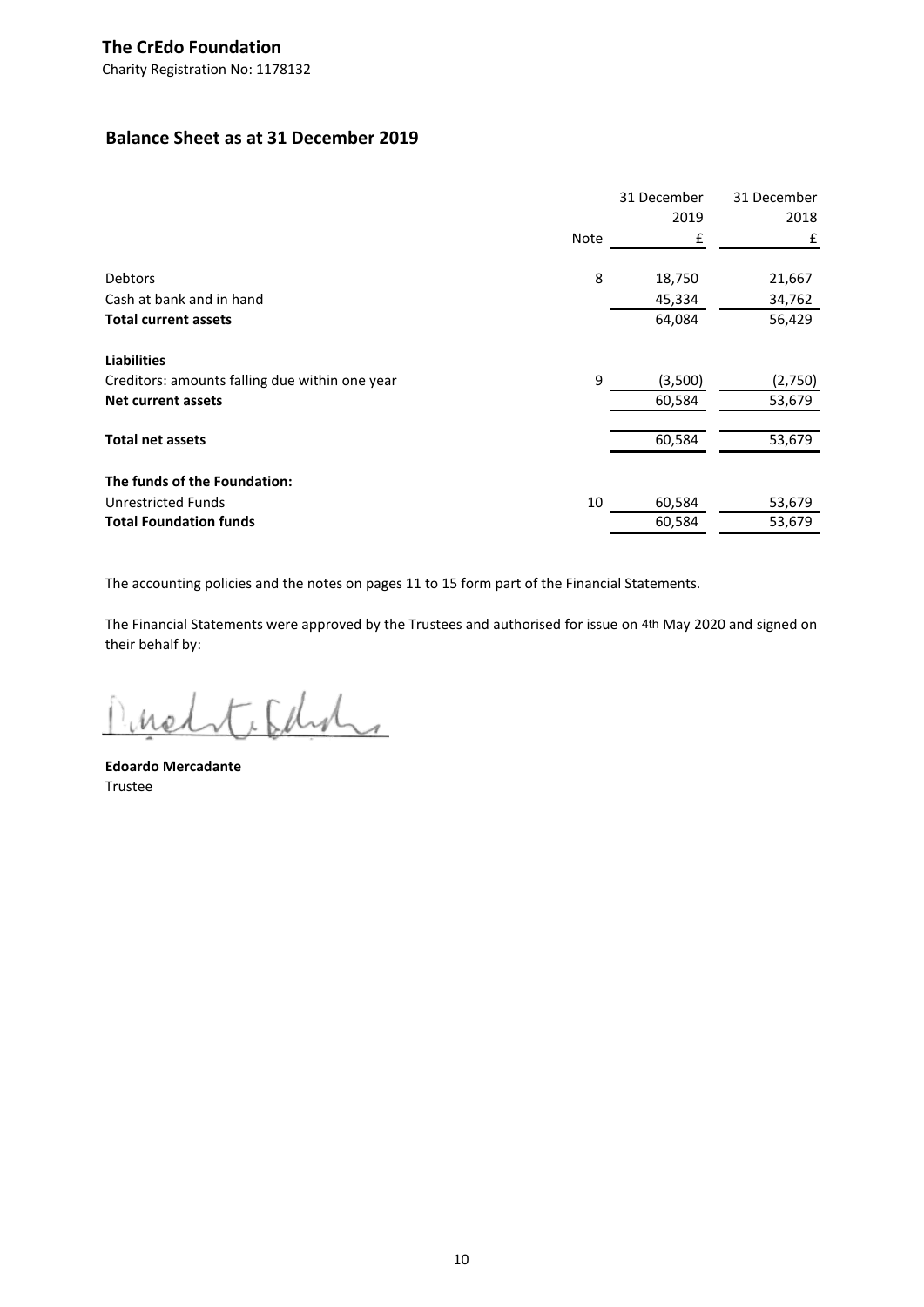Charity Registration No: 1178132

#### **Notes to the Financial Statements**

#### **1 General information**

The CrEdo Foundation (the "Foundation") is a charity registered in England and Wales. The address of its registered office is 7 Clifford Street, London, W1S 2FT.

#### **2 Statement of compliance**

The financial statements have been prepared in accordance with Accounting and Reporting by Charities: Statement of Recommended Practice applicable to charities preparing their accounts in accordance with the Financial Reporting Standard applicable in the UK and Republic of Ireland ("FRS 102") (effective 1 January 2015) - (Charities SORP (FRS 102)), the Financial Reporting Standard applicable in the UK and Republic of Ireland (FRS 102).

The Foundation meets the definition of a public benefit entity under FRS 102. The assets and liabilities are initially recognised at historical cost or transaction value unless otherwise stated in the relevant accounting policy note.

#### **3 Accounting policies**

The principal accounting policies applied in the preparation of these financial statements are set out below. These policies have been consistently applied to all the periods presented, unless otherwise stated.

Unless otherwise noted, references to "Period Ended 31 December 2018" in the financial statements, including the headers, are the period from 17 November 2017 to 31 December 2018.

#### **(a) Going concern**

The Trustees are responsible for the management of the Foundation's activities and risks. The Trustees have a reasonable expectation that the Foundation has adequate resources to continue in operational existence for the foreseeable future. Thus the financial statements are prepared on the going concern basis.

#### **(b) Income**

Income is included in the respective line items of the Statement of Financial Activities when the Foundation is legally entitled to the income and the amount can be quantified with reasonable certainty and receipt is probable. Income comprises donations, recognised when received and banked, and Gift Aid, recognised when there is a valid declaration from the donor.

#### **(c) Gifts in kind and donated services**

Gifts in kind and donated services are valued and included, where material, in the financial statements. The contribution of volunteers has been excluded from the Statement of Financial Activities as the value of their contribution to the Foundation cannot be reasonably quantified in financial terms. Due to the immaterial nature of donated services and the difficulty in quantifying the financial impact of same in the current year, there were no amounts included in respect of same.

#### **(d) Expenditure**

Expenditure is accounted for on an accruals basis. Constructive obligations (including grants payable) are accounted for as liabilities where it is probable that there will be a transfer of economic benefits and the amount of the obligation can be reliably estimated and communicated to the recipient.

Costs of charitable activities comprise all costs incurred in the pursuit of the charitable objects of the Foundation. These costs, where not wholly attributable, are apportioned between the categories of charitable expenditure in addition to the direct costs.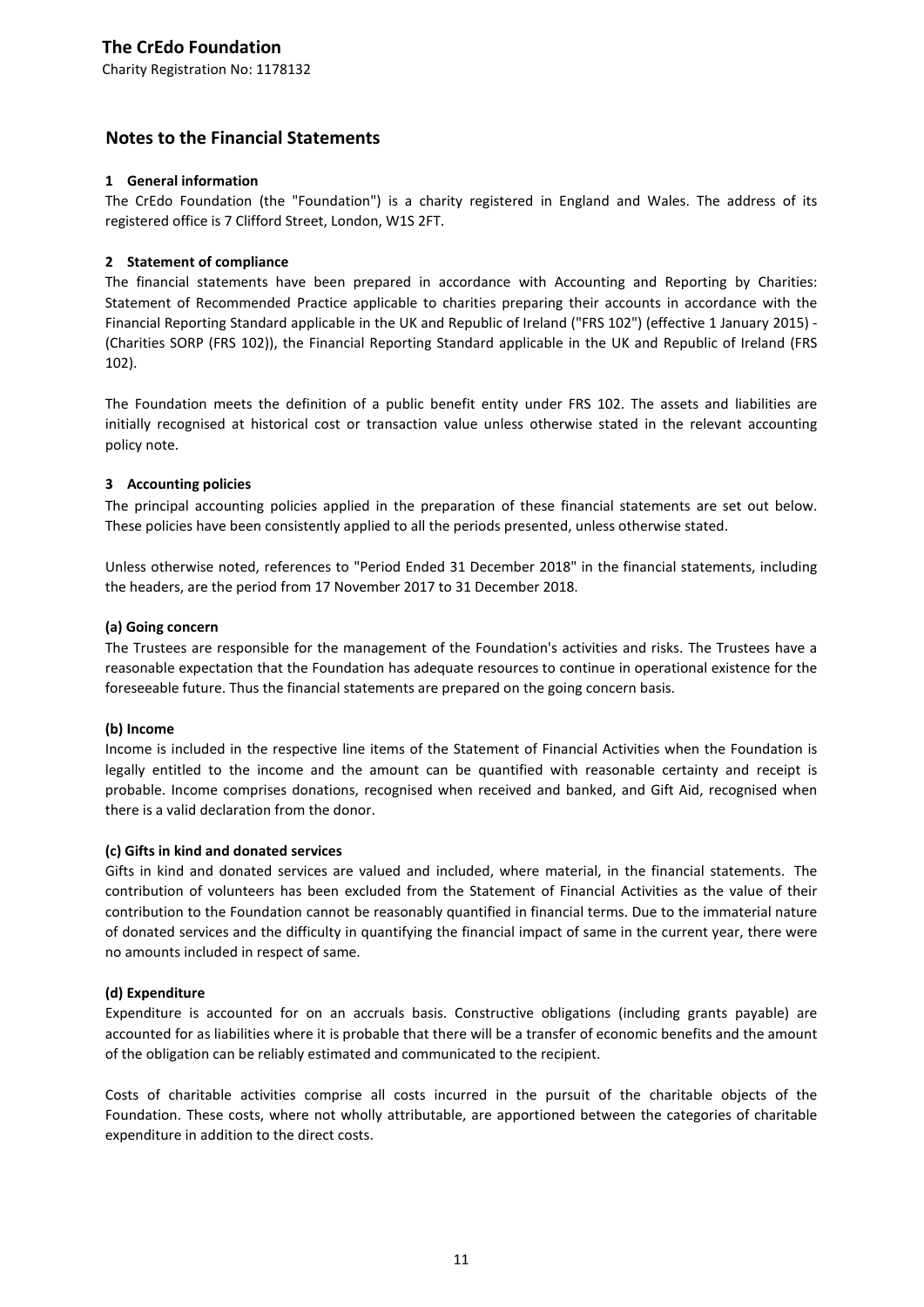### **Notes to the Financial Statements** *(continued)*

#### **3 Accounting Policies** *(continued)*

#### **(e) Support and governance costs**

Support costs are those costs which do not relate directly to a single activity. Governance costs are those costs incurred in the compliance with constitutional and statutory requirements including related professional fees, and are accounted for on an accruals basis. These costs are included under the heading charitable activities in the Statement of Financial Activities.

Support and governance costs have been apportioned between charitable activities on an expenditure basis, whereby the costs are allocated proportionate to the nature of the grant funded activity.

#### **(f) Foreign currency translation**

Monetary assets and liabilities denominated in foreign currencies are translated into sterling at the rates of exchange ruling at the Balance Sheet date. Transactions in foreign currencies are recorded at the rate ruling at the date of transaction. All differences are taken to the Statement of Financial Activities.

#### **(g) Funds**

Unrestricted Funds comprise those funds which the Trustees are free to use in accordance with the charitable objectives of the Foundation.

Restricted Funds comprise those funds that can only be used for particular restricted purposes within the objectives of the Foundation. Restricted Funds arise when the funds are specified as such by the donor(s) or when funds are raised for particular restricted purposes.

#### **(h) Cash and cash equivalents**

Cash and cash equivalents includes cash in hand and bank overdrafts. Bank overdrafts, where applicable, are shown within borrowings in current liabilities.

#### **(i) Financial instruments**

The Foundation has chosen to adopt Section 11 of FRS 102 in respect of financial instruments.

#### *(i) Financial assets and investments*

Basic financial assets, including receivables, and cash and cash equivalents, are initially recognised at transaction price, unless the arrangement constitutes a financing transaction, where the transaction is measured at the present value of the future receipts discounted at a market rate of interest. Such assets are subsequently carried at amortised cost using the effective interest method.

At the end of each reporting period financial assets measured at amortised cost are assessed for objective evidence of impairment. If an asset is impaired the impairment loss is the difference between the carrying amount and the present value of the estimated cash flows discounted at the asset's original effective interest rate. The impairment loss is recognised in the Statement of Financial Activities.

Other financial assets, including investments, are initially measured at fair value, which is normally the transaction price. Such assets are subsequently carried at fair value and the changes in fair value are recognised in profit or loss, except that investments in equity instruments that are not publically traded and whose fair values cannot be measured reliably are measured at cost less impairment.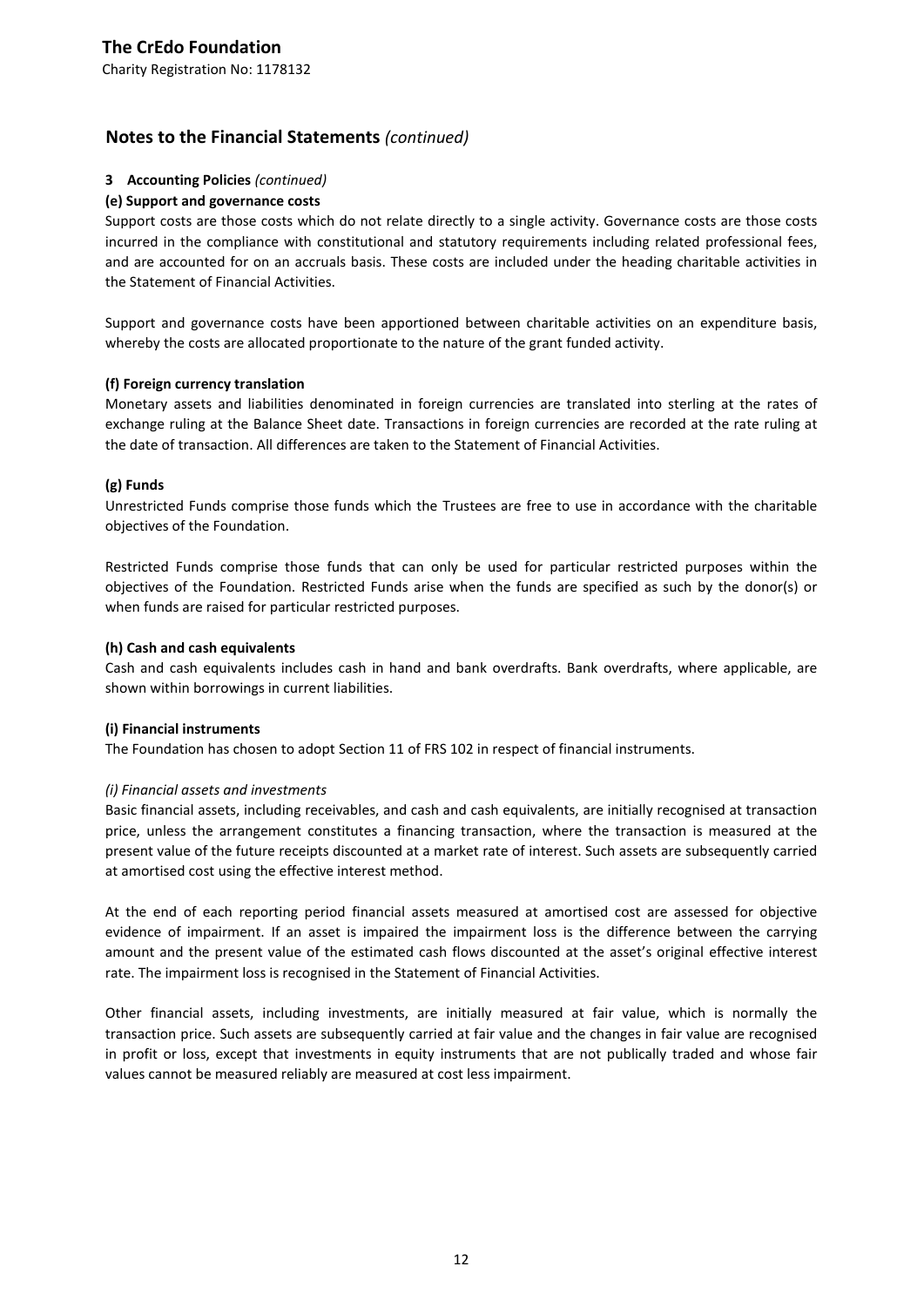## **Notes to the Financial Statements** *(continued)*

#### **3 Accounting Policies** *(continued)*

#### **(i) Financial instruments** *(continued)*

#### *(ii) Financial liabilities*

Basic financial liabilities, including trade and other payables, are initially recognised at transaction price, unless the arrangement constitutes a financing transaction, where the debt instrument is measured at the present value of the future receipts discounted at a market rate of interest. Trade payables are obligations to pay for goods or services that have been acquired in the ordinary course of business from suppliers. Trade payables are recognised initially at transaction price and subsequently measured at amortised cost using the effective interest method.

#### **(j) Critical accounting judgements and estimation uncertainty**

Estimates and judgements are continually evaluated and are based on historical experience and other factors, including expectations of future events that are believed to be reasonable under the circumstances.

The preparation of financial statements in conformity with FRS102 requires the use of certain critical accounting estimates. It also requires management to exercise its judgement in the process of applying the Foundation's accounting policies. There are no areas involving a high degree of judgement or complexity, or areas where assumptions and estimates are significant.

#### **4 Charitable activities**

|                               | Grant funded<br>activity | Support &<br>governance | Total  |
|-------------------------------|--------------------------|-------------------------|--------|
| Year Ended 31 December 2019   |                          |                         |        |
| Worldwide public benefit      | 52,000                   | 34,929                  | 86,929 |
|                               | 52,000                   | 34,929                  | 86,929 |
|                               | Grant funded<br>activity | Support &<br>governance | Total  |
| Period Ended 31 December 2018 |                          | f                       | f      |
| Worldwide public benefit      | 20,000                   | 33,196                  | 53,196 |
|                               | 20,000                   | 33,196                  | 53,196 |

The recipient of the charitable grant in the year ended 31 December 2019 was The Centre for Social Justice (2018: The Mulberry Bush Organisation Limited). The Foundation also funded two bespoke training sessions on Adverse Childhood Experiences at The Centre for Social Justice to the value of £2,000 (2018: £nil).

#### **Analysis of support and governance costs:**

|                                      | General | Governance |        |
|--------------------------------------|---------|------------|--------|
|                                      | support | function   | Total  |
| Year Ended 31 December 2019          | £       | £          | £      |
| Legal and professional fees          |         | 31,595     | 31,595 |
| Office expenses                      | 3,334   |            | 3,334  |
|                                      | 3,334   | 31,595     | 34,929 |
|                                      | General | Governance |        |
|                                      | support | function   | Total  |
| <b>Period Ended 31 December 2018</b> | £       | £          | £      |
| Legal and professional fees          |         | 29,939     | 29,939 |
| Office expenses                      | 3,257   |            | 3,257  |
|                                      | 3,257   | 29,939     | 33,196 |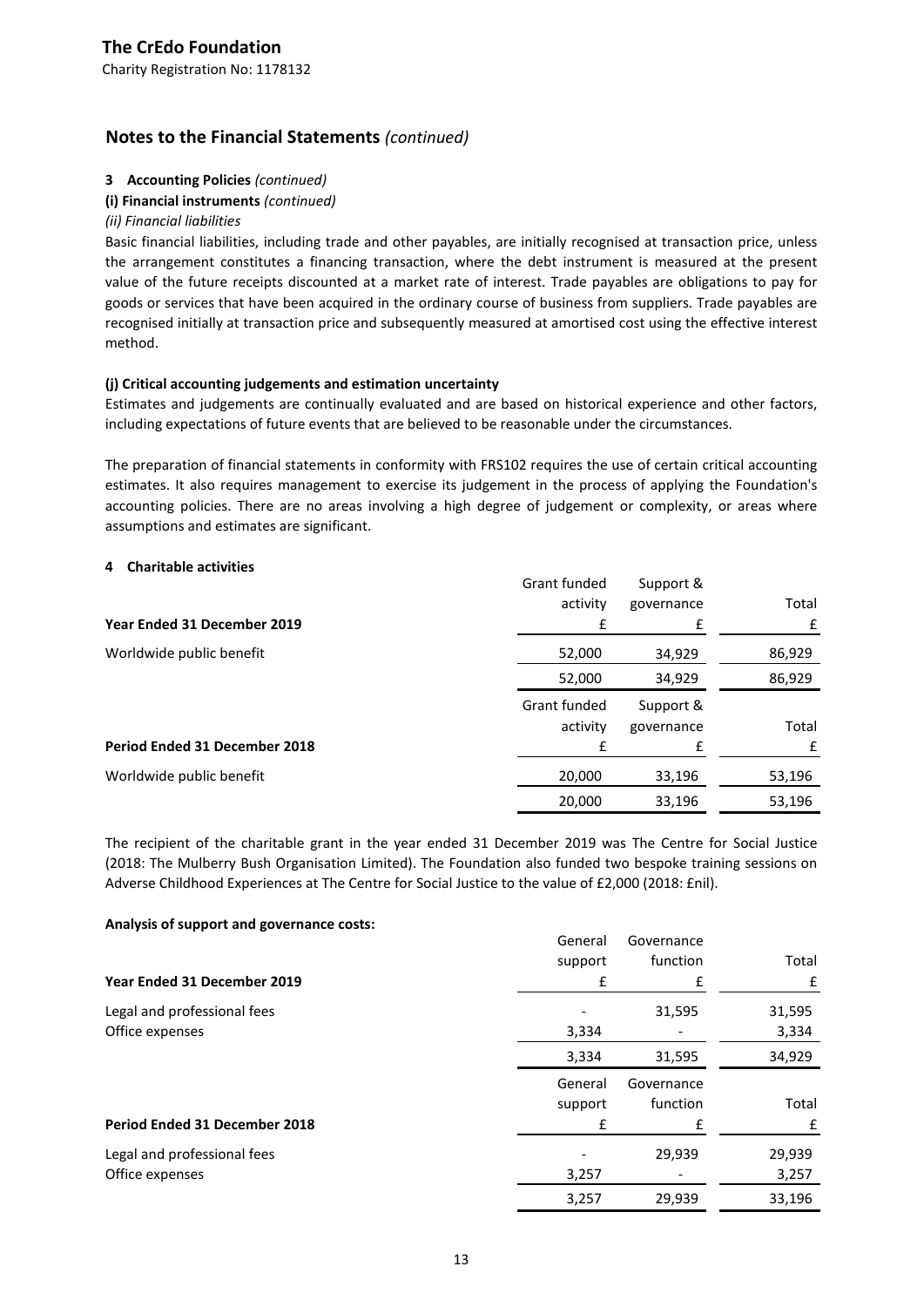## **Notes to the Financial Statements** *(continued)*

#### **5 Staff costs**

The Foundation did not employ any persons during the year ended 31 December 2019 (2018: nil).

The Foundation considers its key management personnel to comprise of the Trustees. The Trustees were not paid, nor received any other benefits, from the Foundation during the year. The Trustees were not reimbursed expenses during the year. No Trustee received payment for professional or other services supplied to the Foundation.

#### **6 Taxation**

The Foundation is exempt from tax on income and gains falling within section 505 of the Taxes Act 1988 or section 252 of the Taxation of Chargeable Gains Act 1992 to the extent that these are applied to its charitable objects.

#### **7 Net income**

|                                                                | Year Ended 31 | Period Ended |
|----------------------------------------------------------------|---------------|--------------|
|                                                                | December      | 31 December  |
|                                                                | 2019          | 2018         |
|                                                                | £             | £            |
| Net income is stated after charging:                           |               |              |
| Fees payable to the independent examiner for the review of the |               |              |
| financial statements                                           | 3,500         | 2,750        |
|                                                                |               |              |
| 8<br><b>Debtors</b>                                            |               |              |
|                                                                | 31 December   | 31 December  |
|                                                                | 2019          | 2018         |
|                                                                | £             | £            |
| Gift Aid receivable                                            | 18,750        | 21,375       |
| Prepayments                                                    |               | 292          |
|                                                                | 18,750        | 21,667       |
|                                                                |               |              |
| <b>Creditors</b><br>9                                          |               |              |
|                                                                | 31 December   | 31 December  |
|                                                                | 2019          | 2018         |
|                                                                | £             | £            |
| Accruals                                                       | 3,500         | 2,750        |
|                                                                | 3,500         | 2,750        |
|                                                                |               |              |
| <b>Movement in funds</b><br>10                                 |               |              |
| 1 January                                                      |               | 31 December  |
| 2019<br>Income                                                 | Expenditure   | 2019         |
| Year Ended 31 December 2019<br>£<br>£                          | £             | £            |

Unrestricted 53,679 93,834 (86,929) 60,584

53,679 93,834 (86,929) 60,584